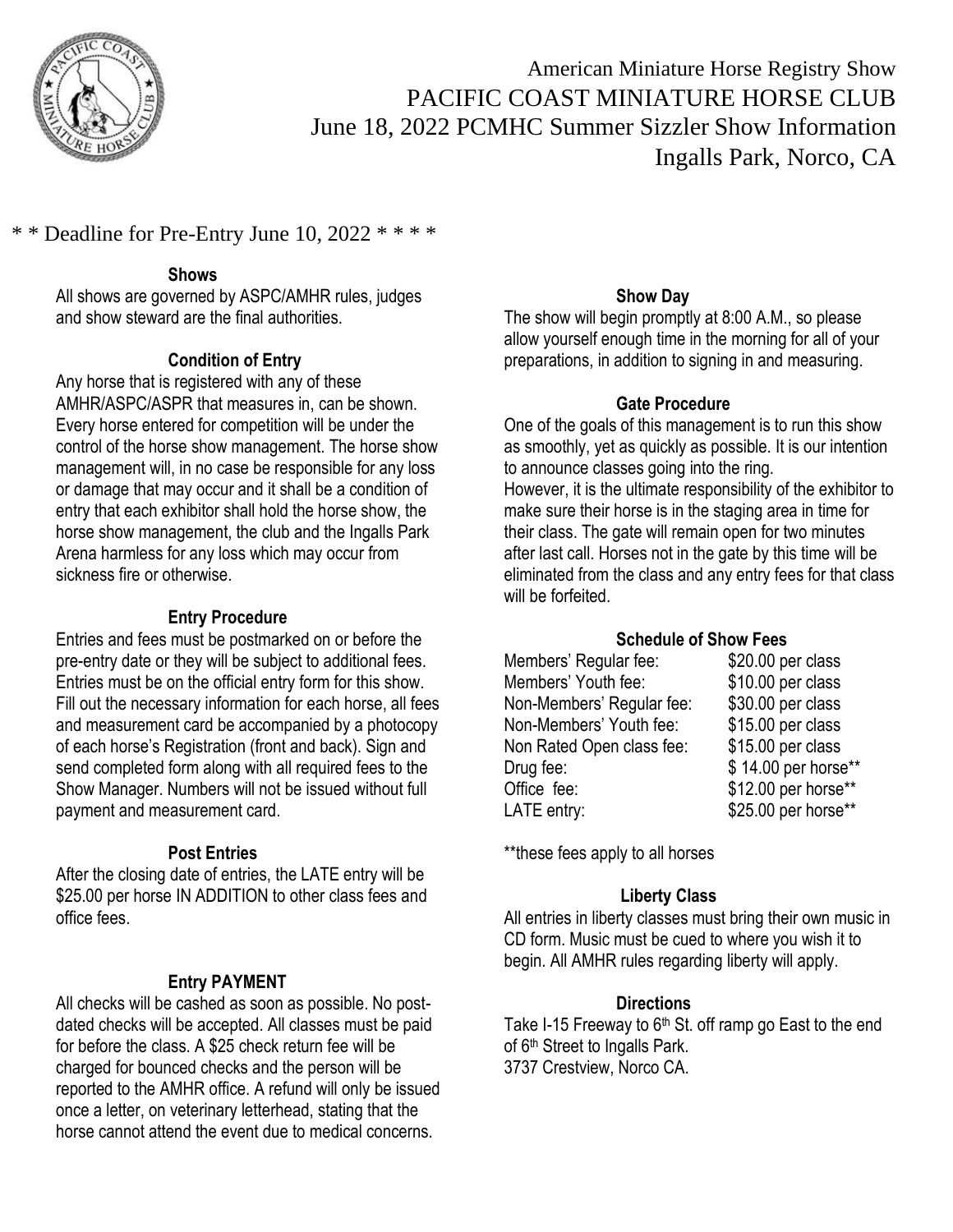

## American Miniature Horse Registry Show PACIFIC COAST MINIATURE HORSE CLUB June 18, 2022 PCMHC Summer Sizzler Show Information Ingalls Park, Norco, CA

### **Measuring Start Time**

Start time 6:00 AM – Horses must be free of attire. If your horse has a permanent card, bring it with you. If you post enter your horse, bring two copies of the registration, one for the show manager and one for the show steward. The show steward WILL NOT have a copy of your horses' registration papers.

### **Dress**

Appropriate dress must be maintained in the show ring, this means no shorts, tank tops, T-shirts or clothing with logos on them.

## **Amateur Classes**

You must be the registered owner/lessee of the horse before you or a member of your family can show in an amateur class. The exhibitor must have a current year Amateur Card, exhibitor must be 18 or older as of December 1, 2021

## **Youth Classes**

Youth must be under 18 on December 1, 2021. An ASPC/AMHR youth card is optional. Youth 13 years of age or older may show a stallion. Youth showing without a Youth membership will not have placings or points recorded by the national office nor are they eligible for any ASPC/AMHR/ASPR Youth High Point or other awards.

### **Headers**

Headers must be 16 years old or older, and are required in all youth driving classes. Headers are to enter right when the line-up is called. Headers are optional in all other non-youth driving classes. Appropriate dress must be maintained in the show ring, this means no shorts, tank tops, T-shirts or clothing with logos on them.

### **Roadster**

All youth MUST wear protective headgear (Certified ASTM/SEI) in roadster classes. Headgear harness must be secured and properly fitted. Youth may wear protective headgear in other driving classes.

#### **Lead Line**

Horses must be led by an adult

## **Championship Classes**

All championship classes must be reworked and judged as a new class, therefore if you have more than one horse in a championship class please have additional handlers available in advance and ready when the class is called.

#### **Showing Foals of Current Year**

Foals of current year must have

ASPC/AMHR/ASPR/NSPPR registration papers if shown after July 1<sup>st</sup> of the current year. All foals of the current year who will be shown prior to July 1<sup>st</sup> of the current year must provide the following to show management at time of entering the horse. Copy of the ASPC/AMHR/ASPR/NSPPR Application for **Registration** 

Copy of the ASPC/AMHR Official Work Order Proof of payment

Copy of check or form of Payment method **\*\*New Classes\*\***

Please see the class list for Versatility, Youth Western Stock, Carriage Driving, Reinsmanship, and Open classes.

**\*\***Classes #163 Carriage Driving and #164 Carriage Driving Stakes may cross enter to Western, Country,

and Pleasure driving. **\*\***Horses must be entered in class #163 in order to

qualify for class #164

### **Open Classes**

Open classes are non rated and open for any miniature, pony, and mule/donkey to enter. Horses do not need to be registered to enter but are NOT allowed to cross enter between an Open class(#87, 88, 91, 166, 167) and any AMHR/ASPC/ASPR rated class. Class #170 Reinsmanship Driving may cross enter with either registered or unregistered horses. Open classes will follow the AMHR/ASPC standards and rules.

**JUDGES**: Doug Lasota Kim Sterchi

**Show Steward Mary Hensley** 

**Show Manager** Jennifer Humphrey

## **FUTURE SHOWS**

June 18th Ingalls, Norco, CA AMHR,ASPC,ASPR July 9TH Ingalls, Norco, CA AMHR, ASPC, ASPR, PtHA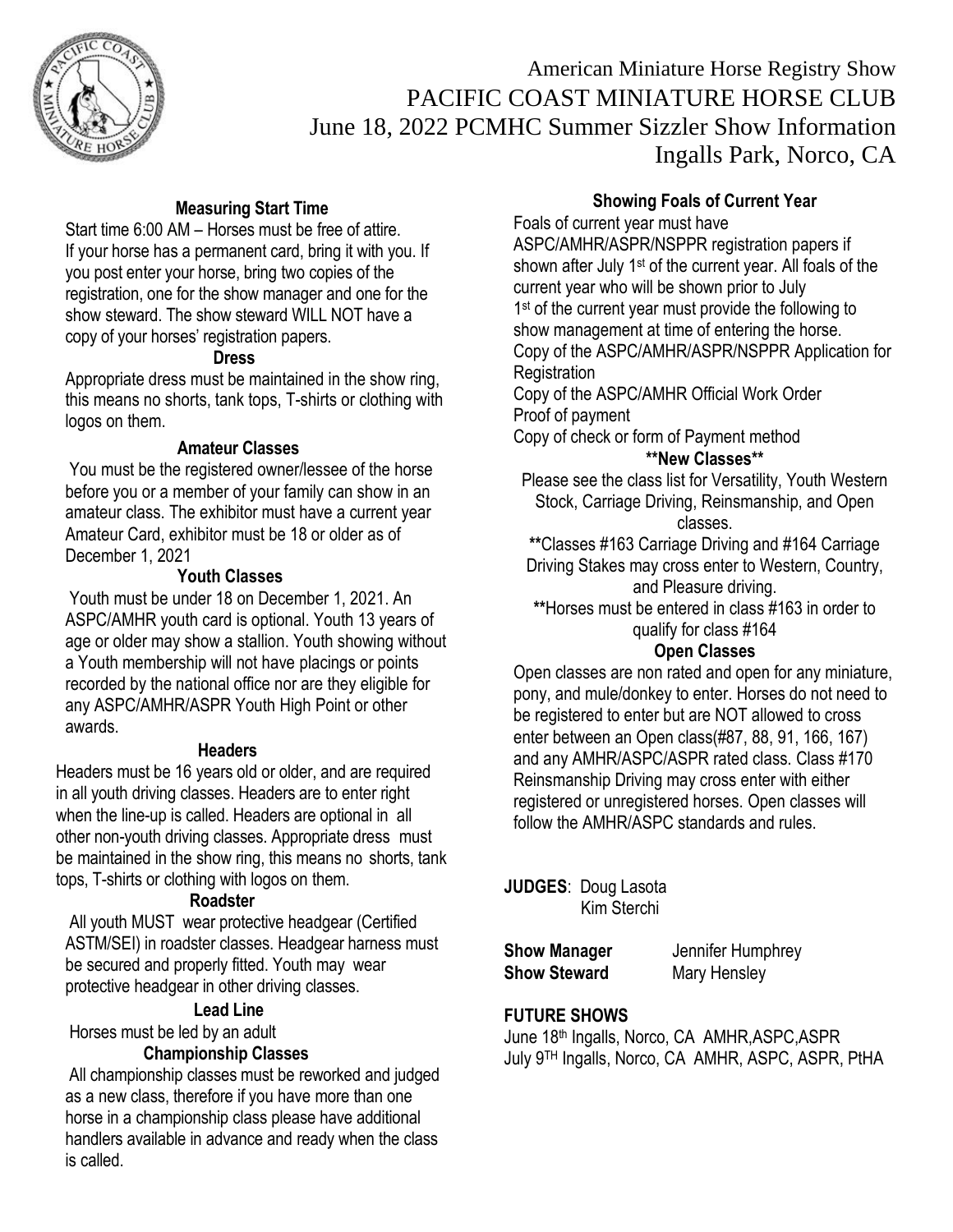

American Miniature Horse Registry Show PACIFIC COAST MINIATURE HORSE CLUB June 18, 2022 PCMHC Summer Sizzler Show Information Ingalls Park, Norco, CA

|                        |      | Owner/Lessee Name: <u>2008 Name: 2008 Name: 2008 Name: 2008 Name: 2008 Name: 2008 Name: 2008 Name: 2008 Name: 2008 N</u> |  |                                                                                                                                                                |
|------------------------|------|--------------------------------------------------------------------------------------------------------------------------|--|----------------------------------------------------------------------------------------------------------------------------------------------------------------|
|                        |      |                                                                                                                          |  |                                                                                                                                                                |
|                        |      | City, State, Zip: 2004. City, State, Zip: 2004. City, State, Zip: 2004. City, State, Zip: 2004. City                     |  |                                                                                                                                                                |
|                        |      |                                                                                                                          |  | Email Address: No. 1996                                                                                                                                        |
|                        |      |                                                                                                                          |  |                                                                                                                                                                |
| Amateur Exhibitors:    | Name |                                                                                                                          |  | <b>AMHR Amateur ID</b>                                                                                                                                         |
|                        |      |                                                                                                                          |  | the control of the control of the control of the control of the control of the control of<br><u> 2000 - Jan James James Barnett, amerikan bahasa (j. 1878)</u> |
| Youth Exhibitors: Name |      | Age*                                                                                                                     |  | AMHR Youth ID Parent/Guardian Signature                                                                                                                        |
|                        |      |                                                                                                                          |  | <u> 1980 - Jan James James (f. 1980)</u>                                                                                                                       |
|                        |      |                                                                                                                          |  |                                                                                                                                                                |

\*Age as of December 1, 2021

All checks will be cashed as soon as possible. No post-dated checks will be accepted. All classes must be paid for before the class. A \$25 check return fee will be charged for bounced checks and the person will be reported to the AMHR office. A refund will only be issued once a letter, on veterinary letterhead, stating that the horse cannot attend the event due to medical concerns.

|                                      | Fee                           | No of<br>Classes | Total | The Pacific Coast Miniature Horse Club and the City Of<br>Norco will not be responsible for any loss, personal                                                                                                         |  |
|--------------------------------------|-------------------------------|------------------|-------|------------------------------------------------------------------------------------------------------------------------------------------------------------------------------------------------------------------------|--|
| Office Fee                           | \$12                          |                  |       | injury, or damage to any animal or person, or for any<br>article of any kind or nature that may be lost, destroyed                                                                                                     |  |
| Drug Fee                             | \$14                          |                  |       | or damaged. Each exhibitor and owner, by signing this                                                                                                                                                                  |  |
| Non-rated                            |                               |                  |       | form, agrees to indemnify and to exempt from suits or<br>claims the owner of the show grounds                                                                                                                          |  |
| Open classes                         | \$15                          |                  |       |                                                                                                                                                                                                                        |  |
|                                      | <b>Members Pre-entry Fees</b> |                  |       |                                                                                                                                                                                                                        |  |
| Open/Amateur                         | \$20                          |                  |       | Signature                                                                                                                                                                                                              |  |
| Youth                                | \$10                          |                  |       |                                                                                                                                                                                                                        |  |
| Non-Members Pre-entry Fees AMHR/ASPC |                               |                  |       |                                                                                                                                                                                                                        |  |
| Open/Amateur                         | \$30                          |                  |       | If not already on file for the 2022 Show Season, all entries must be                                                                                                                                                   |  |
| Youth                                | \$15                          |                  |       | accompanied by a current copy of                                                                                                                                                                                       |  |
|                                      | <b>LATE FEE PER HORSE</b>     |                  |       | Registration (Front and Back), Amateur and/or Youth Cards.                                                                                                                                                             |  |
| Late Fee per<br>horse                | \$25                          |                  |       | Make check payable to: P.C.M.H.C, mail entries to: Jennifer Humphrey,<br>P.O. Box 528 Mentone, Ca 92359<br>(909)705-6326 or email to showmanager13@gmail.com<br>BE ADVISED THAT IF YOU EMAIL OR FAX ENTRIES PAYMENT IS |  |
| <b>Total Fees</b>                    |                               |                  |       | DUE BEFORE YOU WILL BE ALLOWED TO ENTER THE RING                                                                                                                                                                       |  |
| cash paid                            |                               |                  |       |                                                                                                                                                                                                                        |  |
|                                      |                               |                  |       |                                                                                                                                                                                                                        |  |
| <b>Check Number</b>                  |                               |                  |       |                                                                                                                                                                                                                        |  |
|                                      |                               | check            |       | Entry page 1 of 2                                                                                                                                                                                                      |  |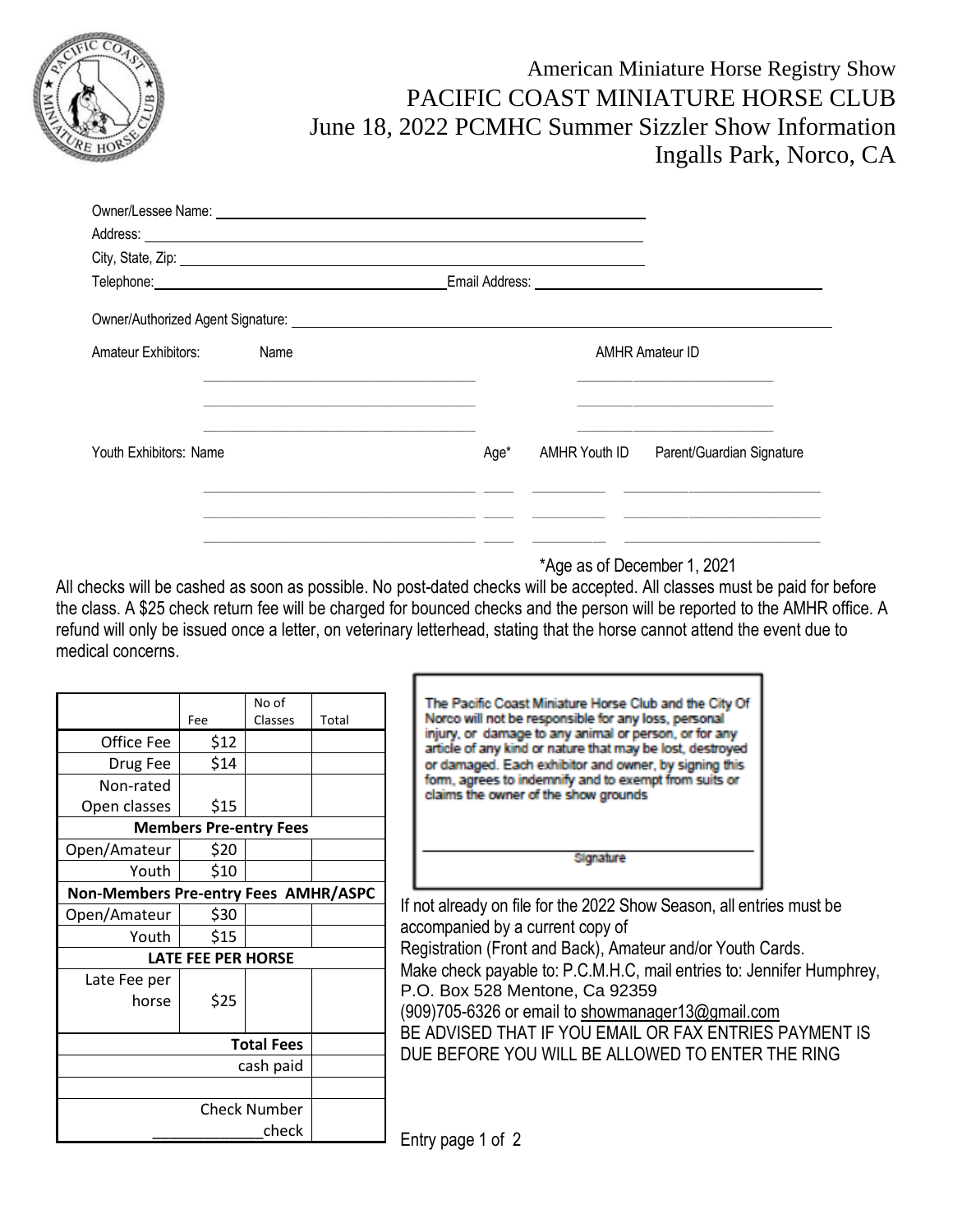

# Pacific Coast Miniature Horse Club Summer Sizzler 2022

| <b>Back</b><br>No. | <b>Registered Name of Horse</b> | Reg No. | <b>DOB</b><br><b>MMDDYY</b> | Sex | <b>Handler Name</b> | *** Classes to be Entered**** |  |  | <b>Entry Fees</b> |  |
|--------------------|---------------------------------|---------|-----------------------------|-----|---------------------|-------------------------------|--|--|-------------------|--|
|                    |                                 |         |                             |     |                     |                               |  |  |                   |  |
|                    |                                 |         |                             |     |                     |                               |  |  |                   |  |
|                    |                                 |         |                             |     |                     |                               |  |  |                   |  |
|                    |                                 |         |                             |     |                     |                               |  |  |                   |  |
|                    |                                 |         |                             |     |                     |                               |  |  |                   |  |
|                    |                                 |         |                             |     |                     |                               |  |  |                   |  |
|                    |                                 |         |                             |     |                     |                               |  |  |                   |  |
|                    |                                 |         |                             |     |                     |                               |  |  |                   |  |
|                    |                                 |         |                             |     |                     |                               |  |  |                   |  |
|                    |                                 |         |                             |     |                     |                               |  |  |                   |  |
|                    |                                 |         |                             |     |                     |                               |  |  |                   |  |
|                    |                                 |         |                             |     |                     |                               |  |  |                   |  |
|                    |                                 |         |                             |     |                     |                               |  |  |                   |  |
|                    |                                 |         |                             |     |                     |                               |  |  |                   |  |
|                    |                                 |         |                             |     |                     |                               |  |  |                   |  |
|                    |                                 |         |                             |     |                     |                               |  |  |                   |  |
|                    |                                 |         |                             |     |                     |                               |  |  |                   |  |
|                    |                                 |         |                             |     |                     |                               |  |  |                   |  |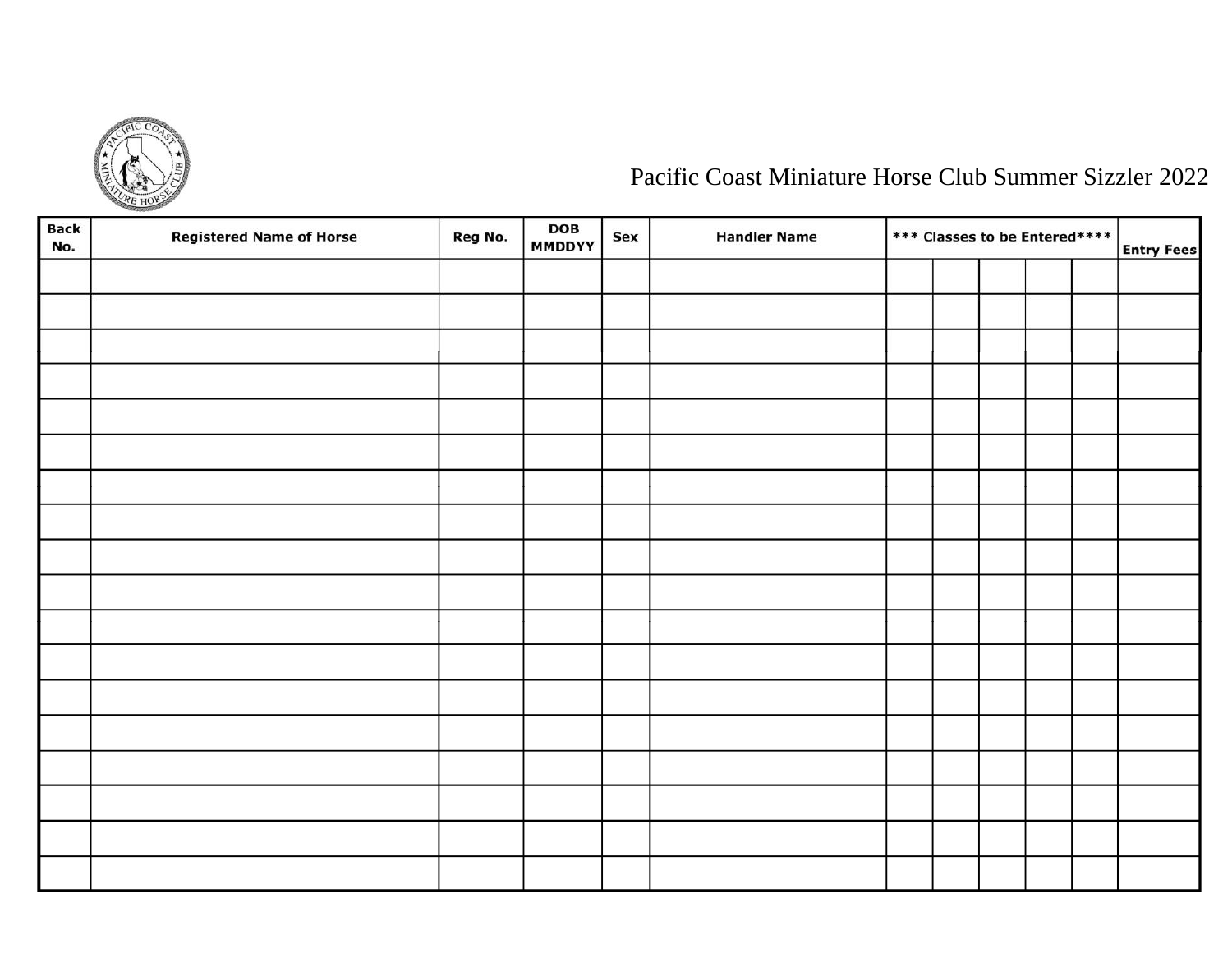| Class           | Description                                           | Div                       | AMHR/ASPC<br>Class No. |
|-----------------|-------------------------------------------------------|---------------------------|------------------------|
| $\overline{1}$  | AMHR Model Stallion 2 Yrs & Older - Under             | A                         | 1101                   |
| $\overline{c}$  | AMHR Stallion Foal of Current Year - 30" & Under      | A                         | 1109                   |
| 3               | AMHR Stallion Yearling - 32" & Under                  | A                         | 1108                   |
| $\overline{4}$  | AMHR Stallion Two Year Old - 33" & Under              | A                         | 1107                   |
| $\overline{5}$  | AMHR Stallion Junior Champion & Reserve - 33" & Under | A                         | 1110                   |
| $\sqrt{6}$      | AMHR Aged Stallion 3 Yrs & Older - 34" & Under        | A                         | 1102                   |
| $\overline{7}$  | AMHR Stallion Senior Champion & Reserve - Under       | A                         | 1106                   |
| $\bf 8$         | AMHR Stallion Grand Champion & Reserve - Under        | $\mathbf{A}$              | 1111                   |
| 9               | <b>AMHR Amateur Halter Stallion - Under</b>           | A                         | 1112                   |
| 10              | AMHR Model Stallion 2 Yrs & Older - Over              | B                         | 1201                   |
| $11\,$          | AMHR Stallion Foal of Current Year - Over 30-32"      | B                         | 1206                   |
| 12              | <b>AMHR Stallion Yearling - Over 32-36"</b>           | B                         | 1205                   |
| 13              | AMHR Stallion Two Year Old - Over 33-37"              | B                         | 1204                   |
| 14              | AMHR Stallion Junior Champion & Reserve - Over        | B                         | 1207                   |
| 15              | AMHR Aged Stallions 3 Yrs & Older - Over              | $\, {\bf B}$              | 1202                   |
| $\overline{16}$ | AMHR Stallion Senior Champion & Reserve               | $\, {\bf B}$              | 1203                   |
| 17              | <b>AMHR Stallion Grand Champion &amp; Reserve</b>     | $\, {\bf B}$              | 1208                   |
| 18              | <b>AMHR Amateur Halter Stallion - Over</b>            | B                         | 1209                   |
| $\overline{19}$ | AMHR Model Gelding 2 Yrs & Older - Under              | $\mathbf{A}$              | $\overline{1}$ 113     |
| 20              | AMHR Gelding Foal of Current Year - 30" & Under       | A                         | 1120                   |
| 21              | AMHR Gelding Yearling - 32" & Under                   | A                         | 1119                   |
| 22              | AMHR Gelding Two Year Old - 33" & Under               | A                         | 1118                   |
| 23              | AMHR Gelding Junior Champion & Reserve - 33" & Under  | A                         | <sup>1</sup> 121       |
| 24              | AMHR Aged Gelding 3 Yrs & Older - 34" & Under         | $\mathbf{A}$              | 1114                   |
| 25              | AMHR Gelding Senior Champion & Reserve - Under        | A                         | 1117                   |
| 26              | AMHR Gelding Grand Champion & Reserve - Under         | A                         | 1122                   |
| 27              | <b>AMHR Amateur Halter Gelding - Under</b>            | $\mathbf{A}$              | 1123                   |
| 28              | AMHR Youth Halter Gelding - Age 13-17                 | $\boldsymbol{\mathsf{A}}$ | 1145.1                 |
| 29              | AMHR Youth Halter Gelding - Age 8-12                  | A                         | 1145.2                 |
| 30              | AMHR Youth Halter Gelding - Age 7&under               | A                         | 1145.3                 |
| 31              | AMHR Model Gelding 2 Yrs & Older - Over               | B                         | 1210                   |
| 32              | AMHR Gelding Foal of Current Year - Over 30-32"       | $\, {\bf B}$              | 1215                   |
| 33              | AMHR Gelding Yearling - Over 32-36"                   | B                         | 1214                   |
| 34              | AMHR Gelding Two Year Old - Over 33-37"               | B                         | 1213                   |
| 35              | AMHR Gelding Junior Champion & Reserve - Over         | B                         | 1216                   |
| 36              | AMHR Aged Gelding 3 Yrs & Older - Over 34-38"         | B                         | 1211                   |
| 37              | AMHR Gelding Senior Champion & Reserve Gelding - Over | B                         | 1212                   |
| 38              | AMHR Gelding Grand Champion & Reserve Gelding - Over  | B                         | 1217                   |
| 39              | <b>AMHR Amateur Halter Gelding - Over</b>             | B                         | 1218                   |
| 40              | AMHR Youth Halter Gelding - Over, Age 13-17           | $\bf{B}$                  | 1238.1                 |
| 41              | AMHR Youth Halter Gelding - Over, Age 8-12            | B                         | 1238.2                 |
| 42              | AMHR Youth Halter Gelding - Over, Age 7&under         | $\bf{B}$                  | 1238.3                 |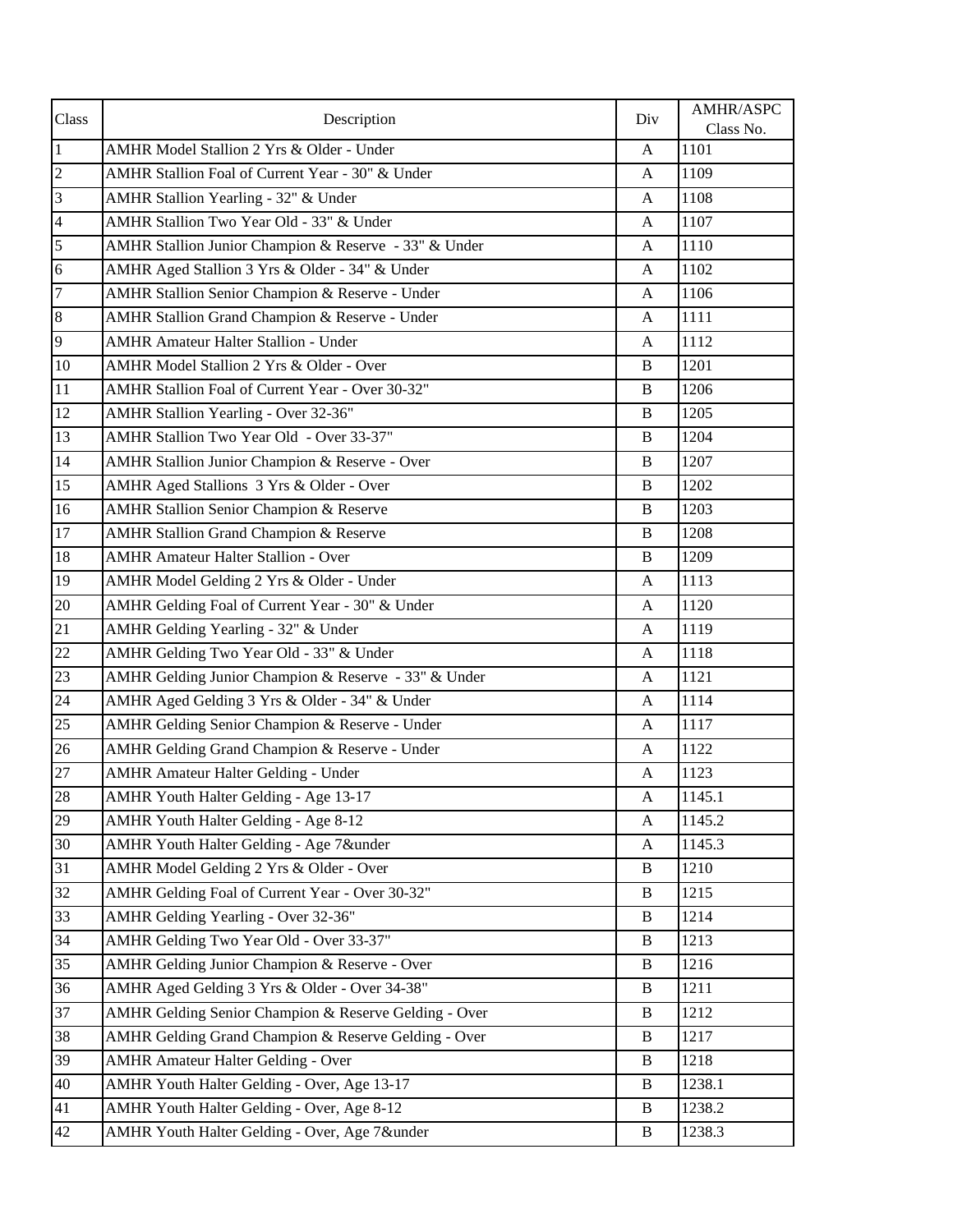| Class  | Description                                                              | Div          | AMHR/ASPC<br>Class No. |
|--------|--------------------------------------------------------------------------|--------------|------------------------|
| 43     | AMHR Model Mare 2 Yrs & Older - Under                                    | A            | 1124                   |
| 44     | AMHR Mare Foal of Current Year - 30" & Under                             | $\mathbf{A}$ | 1132                   |
| 45     | AMHR Mare Yearling - 32" & Under                                         | A            | 1131                   |
| 46     | AMHR Mare Two Year Old - 33" & Under                                     | A            | 1130                   |
| 47     | AMHR Mare Junior Champion & Reserve - 33" & Under                        | A            | 1133                   |
| 48     | AMHR Aged Mare 3 Yrs & Older - 34" & Under                               | A            | 1125                   |
| 49     | AMHR Mare Senior Champion & Reserve - Under                              | $\mathbf{A}$ | 1129                   |
| 50     | AMHR Mare Grand Champion & Reserve - Under                               | $\mathbf{A}$ | 1134                   |
| 51     | <b>AMHR Amateur Halter Mare - Under</b>                                  | A            | 1135                   |
| 52     | AMHR Youth Halter Mare -Under, Age 13-17                                 | $\mathbf{A}$ | 1146.1                 |
| 53     | AMHR Youth Halter Mare - Under, Age 8-12                                 | A            | 1146.2                 |
| 54     | AMHR Youth Halter Mare -Under, Age 7&under                               | A            | 1146.3                 |
| 55     | AMHR Model Mare 2 Yrs & Older - Over                                     | $\, {\bf B}$ | 1219                   |
| 56     | AMHR Mare Foal of Current Year - Over 30-32"                             | $\, {\bf B}$ | 1224                   |
| 57     | AMHR Mare Yearling - Over 32-36"                                         | $\, {\bf B}$ | 1223                   |
| 58     | AMHR Mare Two Year Old - Over 33-37"                                     | $\, {\bf B}$ | 1222                   |
| 59     | AMHR Mare Junior Champion & Reserve - Over                               | $\, {\bf B}$ | 1225                   |
| $60\,$ | AMHR Aged Mare 3 Yrs & Older -Over 34-38"                                | $\, {\bf B}$ | 1220                   |
| 61     | AMHR Mare Senior Champion & Reserve - Over                               | $\, {\bf B}$ | 1221                   |
| 62     | AMHR Mare Grand Champion & Reserve - Over                                | $\, {\bf B}$ | 1226                   |
| 63     | <b>AMHR Amateur Halter Mare - Over</b>                                   | B            | 1227                   |
| 64     | AMHR Youth Halter Mare -Over, Age 13-17                                  | $\, {\bf B}$ | 1228.1                 |
| 65     | AMHR Youth Halter Mare -Over, Age 8-12                                   | $\, {\bf B}$ | 1228.2                 |
| 66     | AMHR Youth Halter Mare -Over, Age 7&under                                | B            | 1228.3                 |
| 67     | <b>AMHR Solid Color Mare - Under</b>                                     | $\mathbf{A}$ | 1137                   |
| 68     | AMHR Multi Color Mare - Under                                            | $\mathbf{A}$ | 1139                   |
| 69     | <b>AMHR Solid Color Mare - Over</b>                                      | $\, {\bf B}$ | 1230                   |
| 70     | AMHR Multi Color Mare - Over                                             | $\, {\bf B}$ | 1232                   |
| 71     | AMHR Solid Color Stallion & Gelding - Under                              | A            | 1136                   |
| $72\,$ | AMHR Multi Color Stallion & Gelding - Under                              | A            | 1138                   |
| 73     | AMHR Solid Color Stallion & Gelding - Over                               | $\bf{B}$     | 1229                   |
| 74     | AMHR Multi Color Stallion & Gelding - Over                               | $\, {\bf B}$ | 1231                   |
| 75     | Western Stock Halter Mare - 34" & Under                                  | A            | 1570                   |
| 76     | Western Stock Halter Gelding - 34" & Under                               | A            | 1572                   |
| $77\,$ | Western Stock Halter Stallion - 34" & Under                              | A            | 1574                   |
| $78\,$ | Western Stock Halter Grand Champion & Reserve - 34" & Under              | A            | 1576                   |
| 79     | Western Stock Halter Amateur Stallion, Mare or Gelding - 34" & Under     | A            | 1586                   |
| 80     | Western Stock Halter Youth, Mare or Gelding - 34" & Under                | A            | 1596                   |
| $81\,$ | Western Stock Halter Mare - Over 34" to 38"                              | $\, {\bf B}$ | 1571                   |
| 82     | Western Stock Halter Gelding - Over 34" to 38"                           | $\, {\bf B}$ | 1573                   |
| 83     | Western Stock Halter Stallion - Over 34" to 38"                          | $\, {\bf B}$ | 1575                   |
| 84     | Western Stock Halter Grand Champion & Reserve - Over 34" to 38"          | B            | 1577                   |
| 85     | Western Stock Halter Amateur Stallion, Mare or Gelding - Over 34" to 38" | B            | 1587                   |
| 86     | Western Stock Halter Youth, Mare or Gelding - Over 34" to 38"            | B            | 1595                   |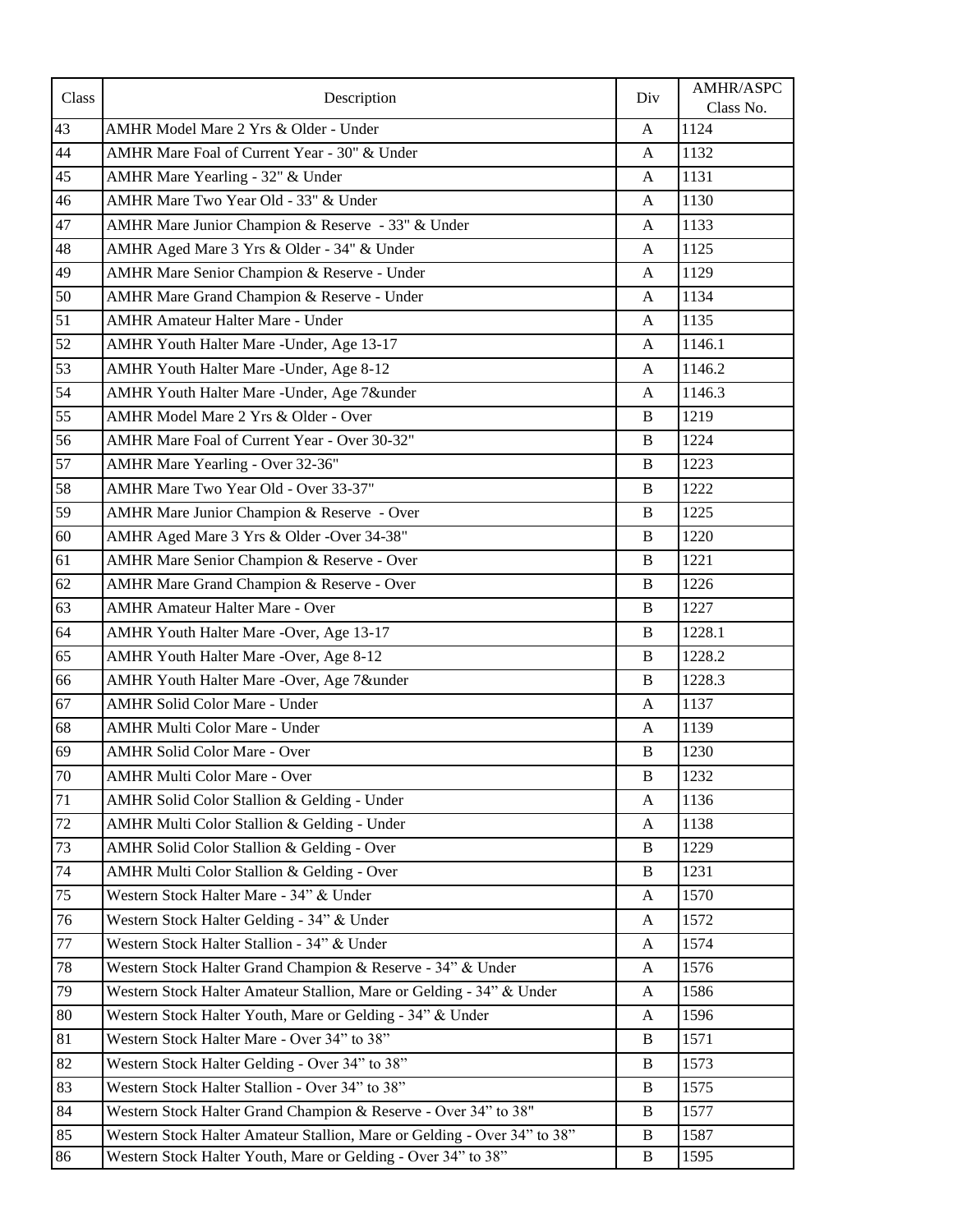| Class | Description                                                            | Div | AMHR/ASPC<br>Class No. |
|-------|------------------------------------------------------------------------|-----|------------------------|
| 87    | Open Mini Halter 38" & under                                           |     | <b>NR</b>              |
| 88    | Open Pony Halter 38-46"                                                |     | $\rm NR$               |
| 89    | Youth Non- Rated Halter Mini Mare/Gelding 38" & Under                  |     | $\overline{\text{NR}}$ |
| 90    | Youth Non-Rated Halter Pony Mare/ Gelding 46" & Under                  |     | $\rm NR$               |
| 91    | Open Donkey/Mule Halter 46" & under                                    |     | NR                     |
| 92    | Classic Model Stallion, 2 & Older-46' & Under                          |     | 101                    |
| 93    | Classic Stallion Foal of Current Year - 40" & Under                    |     | 106                    |
| 94    | Classic Stallion Yearling - 43" & Under                                |     | 105                    |
| 95    | Classic Stallion 2 Year Old - 44.5" & Under                            |     | 103                    |
| 96    | Classic Senior Stallion, 3 & Older-46' & Under                         |     | 102                    |
| 97    | Classic Stallion Grand Champion & Reserve-46' & Under                  |     | 109                    |
| 98    | Classic Stallion Halter, Amateur Owned/Shown - 46' & Under             |     | 147                    |
| 99    | Classic Model Gelding, 2 & Older-46 & Under                            |     | 143                    |
| 100   | Classic Gelding Foal of Current Year-40" & Under                       |     | 157                    |
| 101   | Classic Junior Gelding, 2 & Under - 44.5" & Under                      |     | 113                    |
| 102   | Classic Senior Gelding, 3 & Older - 46" & Under                        |     | 111                    |
| 103   | Classic Gelding Grand Champion & Reserve - 46 & Under                  |     | 117                    |
| 104   | Classic Gelding Halter, Amateur Owned/Shown - 46' & Under              |     | 149                    |
| 105   | Classic Model Mare, 2 & Older-46 & Under                               |     | 118                    |
| 106   | Classic Mare Foal of Current Year - 40" & Under                        |     | 123                    |
| 107   | Classic Mare Yearling - 43" & Under                                    |     | 122                    |
| 108   | Classic Mare 2 Year Old - 44.5" & Under                                |     | 121                    |
| 109   | Classic Senior Mare, 3 & Older-46' & Under                             |     | 119                    |
| 110   | Classic Broodmare(wet) 3 & Older-46" & Under                           |     | 124                    |
| 111   | Classic Mare Grand Champion & Reserve- 46" & Under                     |     | 127                    |
| 112   | Classic Mare Halter, Amateur Owned/Shown - 46' & Under                 |     | 148                    |
| 113   | Classic Youth Halter Mare/Gelding, 46" & Under, Age 17 & Under         |     | 156                    |
| 114   | ASPR Halter Stallion, Any Age                                          |     | 1068                   |
| 115   | ASPR Halter Gelding, Any Age                                           |     | 1069                   |
| 116   | <b>ASPR Halter Mare Any Age</b>                                        |     | 1070                   |
| 117   | ASPR Grand Champ Stallion/Gelding/Mare, Any Age                        |     | 1071                   |
| 118   | Modern Stallion Foal of Current Year                                   |     | 706                    |
| 119   | Modern Stallion, 1 Year Old - 43" & Under                              |     | 610                    |
| 120   | Modern Stallion, 2 Years Old - 44.5" & Under                           |     | 608                    |
| 121   | Modern Stallion, 3 & Older - 46" & Under                               |     | 604                    |
| 122   | Modern Stallion Grand Champion & Reserve - 46" & Under                 |     | 617                    |
| 123   | Modern Gelding, 1 Year Old - 43" & Under                               |     | 647                    |
| 124   | Modern Gelding, 2 Years Old - 44.5" & Under                            |     | 646                    |
| 125   | Modern Senior Gelding, 3 Yrs & Older - 46" & Under                     |     | 672                    |
| 126   | Modern Gelding, Grand Champion & Reserve - 46" & Under                 |     | 650                    |
| 127   | Modern Mare Foal of Current Year                                       |     | 715                    |
| 128   | Modern Mare, 1 Year Old - 43" & Under                                  |     | 629                    |
| 129   | Modern Mare, 2 Years Old - 44.5" & Under                               |     | 627                    |
| 130   | Modern Mare 3, & Older - 46" & Under                                   |     | 623                    |
| 131   | Modern Mare Grand Champion & Reserve - 46" & Under                     |     | 638                    |
| 132   | Modern Shetland Youth Halter, Mare/Gelding-46" & Under- Age 17 & Under |     | 662                    |
| 133   | Modern Pleasure Stallion, Any Age - 46" & Under                        |     | 652                    |
| 134   | Modern Pleasure Gelding Any Age - 46" & Under                          |     | 655                    |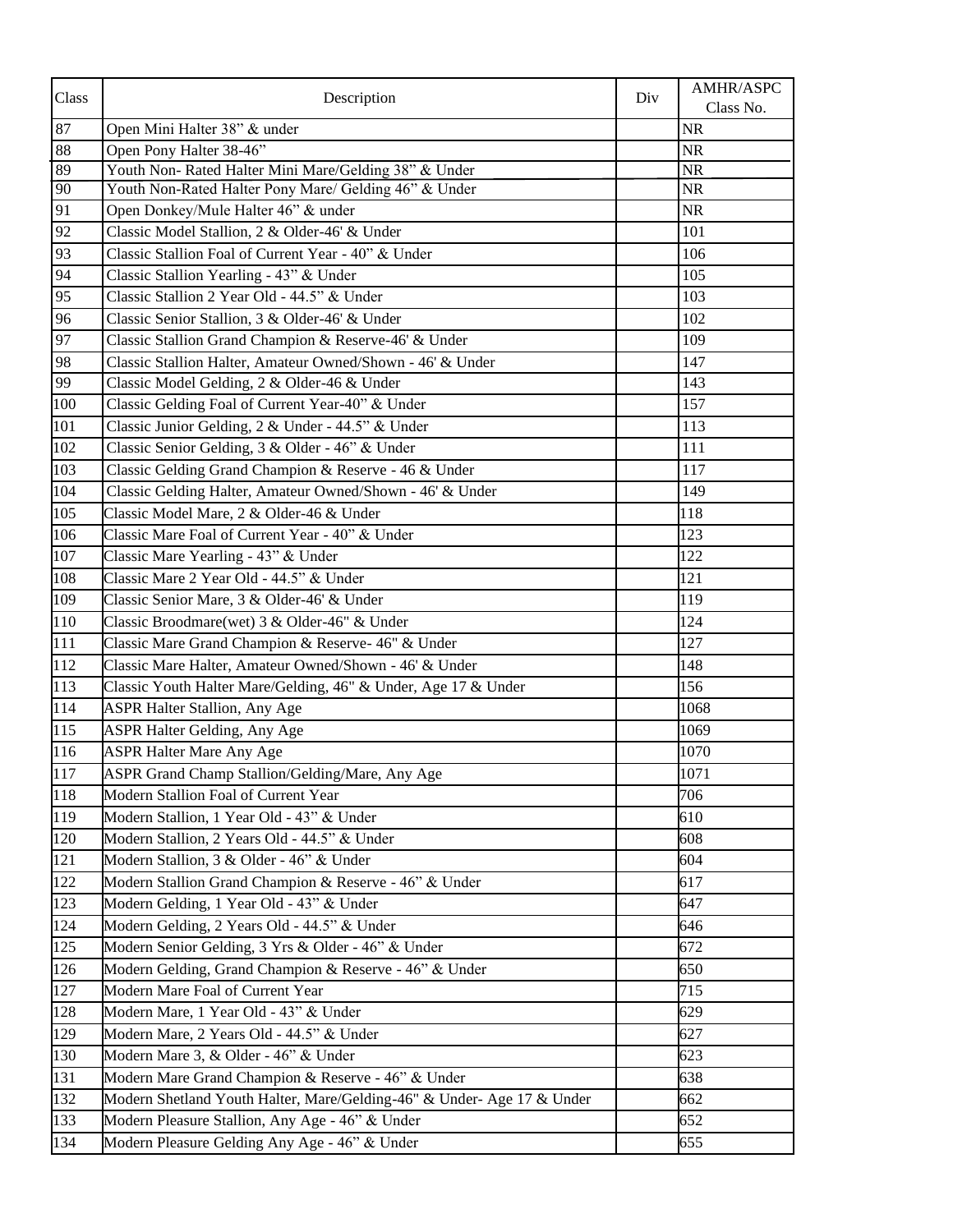| Class | Description                                                              | Div          | <b>AMHR/ASPC</b><br>Class No. |
|-------|--------------------------------------------------------------------------|--------------|-------------------------------|
| 135   | Modern Pleasure Mare Any Age - 46" & Under                               |              | 658                           |
| 136   | Modern Pleasure Youth Mare/Gelding - 46" & Under                         |              | 727                           |
| 137   | Modern Pleasure Pony Grand Champion & Reserve, Any Age - 46" & Under     |              | 661                           |
| 138   | AMHR Leadline 38" & Under                                                |              | 1513                          |
| 139   | Classic Leadline, Ages 6 & younger, Mare/Gelding - 46" & Under           |              | 327                           |
| 140   | AMHR Youth Showmanship - Mares/Geldings - Under - Age 13-17 - 34" &      | $\mathsf{A}$ | 1142                          |
| 141   | AMHR Youth Showmanship - Mares/Geldings - Under - Age 12 & Under - 34" & | A            | 1143                          |
| 142   | AMHR Youth Showmanship - Mares/Geldings - Over - Age 13-17               | B            | 1235                          |
| 143   | AMHR Youth Showmanship - Mares/Geldings - Over - Age 12 & Under          | B            | 1236                          |
| 146   | <b>AMHR Amateur Showmanship - Under</b>                                  | A            | 1144                          |
| 147   | <b>AMHR Amateur Showmanship - Over</b>                                   | B            | 1237                          |
| 148   | Classic Youth Showmanship, 46" & Under - Age 13 to 17                    |              | 128                           |
| 149   | Classic Youth Showmanship, 46" & Under - Age 8 to 12                     |              | 129                           |
| 150   | Classic Youth Showmanship, 46" & Under - Age 7 & Under                   |              | 266                           |

## **BREAK**

| Class            | Description                                                                   | Div          | AMHR/ASPC<br>Class No. |
|------------------|-------------------------------------------------------------------------------|--------------|------------------------|
| 151              | <b>AMHR Open Halter Obstacle - Under</b>                                      | A            | 1313                   |
| 152              | <b>AMHR Open Halter Obstacle - Over</b>                                       | $\, {\bf B}$ | 1413                   |
| 153              | <b>AMHR Youth Halter Obstacle - Under</b>                                     | A            | 1314                   |
| 154              | <b>AMHR Youth Halter Obstacle - Over</b>                                      | $\, {\bf B}$ | 1414                   |
| 156              | Open Obstacle - Mini, Mule, Donkey, Pony                                      |              | <b>NR</b>              |
| 157              | <b>AMHR Open Hunter - Under</b>                                               | A            | 1315                   |
| 158              | <b>AMHR Open Hunter - Over</b>                                                | $\, {\bf B}$ | 1415                   |
| 159              | <b>AMHR Youth Hunter - Under</b>                                              | A            | 1316                   |
| 160              | <b>AMHR Youth Hunter - Over</b>                                               | $\, {\bf B}$ | 1416                   |
| 161              | Open Hunter - Mini, Mule, Donkey, Pony                                        |              | <b>NR</b>              |
| 162              | <b>AMHR Open Versatility Under</b>                                            | A            | 1326                   |
| 163              | <b>AMHR Youth Versatility Under</b>                                           | A            | 1344                   |
| 164              | <b>AMHR Open Versatility Over</b>                                             | $\, {\bf B}$ | 1430                   |
| 165              | <b>AMHR Youth Versatility Over</b>                                            | $\, {\bf B}$ | 1440                   |
| 166              | Open Mini/Donkey/Mule Driving 38" & under                                     |              | <b>NR</b>              |
| 167              | Open Pony/Donkey/Mule Driving 38"-46"                                         |              | <b>NR</b>              |
| 168              | AMHR Carriage Driving 38" & under                                             |              | 1559                   |
| 169              | AMHR Carriage Driving Stakes 38" & under                                      |              | 1564                   |
| 170              | Reinsmanship Driving 38" & under (open to registered and unregistered horses) |              | <b>NR</b>              |
| 171              | Classic Open Pleasure Driving - Over 42-46"                                   |              | 401                    |
| 172              | Classic Open Pleasure Driving - 42" & Under                                   |              | 402                    |
| 173              | Classic Youth Pleasure Driving - 46" & Under                                  |              | 302                    |
| 174              | Classic Pleasure Driving Stake - Over 42-46"                                  |              | 403                    |
| $\overline{175}$ | Classic Pleasure Driving Stake - 42" & Under                                  |              | 404                    |
| 176              | <b>AMHR Open Country Pleasure Driving - Under</b>                             | A            | 1301                   |
| 177              | <b>AMHR Amateur Country Pleasure Driving - Under</b>                          | A            | 1303                   |
| 178              | <b>AMHR Youth Country Pleasure Driving - Under</b>                            | A            | 1304                   |
| 179              | <b>AMHR Ladies Country Pleasure Driving - Under</b>                           | $\mathbf{A}$ | 1305                   |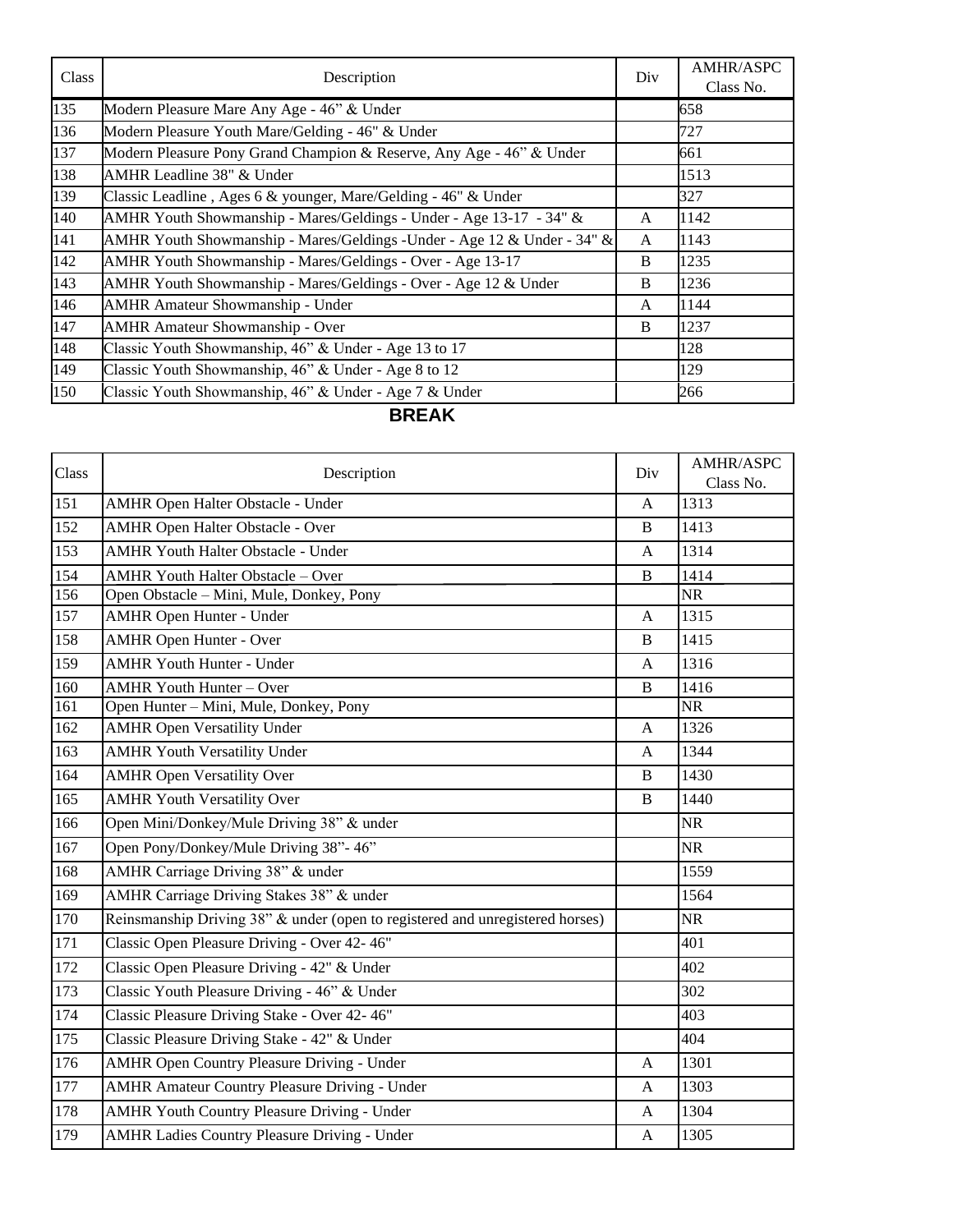| 180 | <b>AMHR Gentlemen Country Pleasure Driving - Under</b>                     | A            | 1306                   |
|-----|----------------------------------------------------------------------------|--------------|------------------------|
| 181 | <b>AMHR Country Pleasure Driving Stake - Under</b>                         | A            | 1302                   |
| 182 | Classic Open Country Pleasure Driving - Over 42-46"                        |              | 410                    |
| 183 | Classic Open Country Pleasure Driving - 42" & Under                        |              | 409                    |
| 184 | Classic Youth Country Pleasure Driving - 46" & Under                       |              | 344                    |
| 185 | Classic Pleasure Country Driving Stake - Over 42-46"                       |              | 412                    |
| 186 | Classic Pleasure Country Driving Stake - 42" & Under                       |              | 411                    |
| 187 | Modern Open Country Pleasure Driving- 46" & Under                          |              | 826                    |
| 188 | Modern Junior Pony Country Pleasure Driving - 46" & Under (Pony 2-4 yrs of |              | 828                    |
| 189 | Modern Amateur Country Pleasure Driving-46" & Under                        |              | 830                    |
| 190 | Modern Youth Country Pleasure Driving- 46" & Under                         |              | 831                    |
| 191 | Modern Country Pleasure Stake - 46 & Under                                 |              | 834                    |
| 192 | Open Youth Mini driving - any style 38' & Under                            |              | $\overline{\text{NR}}$ |
| 193 | <b>AMHR Open Country Pleasure Driving - Over</b>                           | B            | 1401                   |
| 194 | <b>AMHR Amateur Country Pleasure Driving - Over</b>                        | B            | 1403                   |
| 195 | <b>AMHR Youth Country Pleasure Driving - Over</b>                          | $\, {\bf B}$ | 1404                   |
| 196 | <b>AMHR Ladies Country Pleasure Driving - Over</b>                         | $\, {\bf B}$ | 1405                   |
| 197 | <b>AMHR Gentlemen Country Pleasure Driving - Over</b>                      | $\bf{B}$     | 1406                   |
| 198 | <b>AMHR Country Pleasure Driving Stake - Over</b>                          | $\, {\bf B}$ | 1402                   |
| 199 | Modern Open Formal Driving, 46" & Under                                    |              | 819                    |
| 200 | Modern Formal Driving Stake, 46"& Under                                    |              | 825                    |
| 201 | <b>AMHR Open Pleasure Driving - Under</b>                                  | A            | 1307                   |
| 202 | <b>AMHR Amateur Pleasure Driving - Under</b>                               | $\mathbf{A}$ | 1309                   |
| 203 | <b>AMHR Youth Pleasure Driving - Under</b>                                 | A            | 1308                   |
| 204 | <b>AMHR Ladies Pleasure Driving - Under</b>                                | $\mathbf{A}$ | 1319                   |
| 205 | <b>AMHR Gentlemen Pleasure Driving - Under</b>                             | $\mathbf{A}$ | 1320                   |
| 206 | <b>AMHR Pleasure Driving Stake - Under</b>                                 | $\mathbf{A}$ | 1310                   |
| 207 | AMHR Open Western Country Pleasure Driving - Under                         | A            | 1346                   |
| 208 | <b>AMHR Amateur Western Country Pleasure Driving - Under</b>               | A            | 1349                   |
| 209 | AMHR Youth Western Country Pleasure Driving - Under                        | $\mathbf{A}$ | 1348                   |
| 210 | AMHR Ladies Western Country Pleasure Driving - Under                       | A            | 1350                   |
| 211 | AMHR Gentlemen Western Country Pleasure Driving - Under                    | A            | 1351                   |
| 212 | <b>AMHR Western Country Pleasure Driving Stake - Under</b>                 | A            | 1347                   |
| 213 | <b>AMHR Open Pleasure Driving - Over</b>                                   | B            | 1407                   |
| 214 | <b>AMHR Amateur Pleasure Driving - Over</b>                                | $\, {\bf B}$ | 1409                   |
| 215 | <b>AMHR Youth Pleasure Driving - Over</b>                                  | B            | 1408                   |
| 216 | <b>AMHR Ladies Pleasure Driving - Over</b>                                 | $\, {\bf B}$ | 1419                   |
| 217 | <b>AMHR Gentlemen Pleasure Driving - Over</b>                              | $\, {\bf B}$ | 1420                   |
| 218 | <b>AMHR Pleasure Driving Stake - Over</b>                                  | $\, {\bf B}$ | 1410                   |
| 219 | AMHR Open Western Country Pleasure Driving - Over                          | B            | 1443                   |
| 220 | <b>AMHR Amateur Western Country Pleasure Driving - Over</b>                | B            | 1446                   |
| 221 | <b>AMHR Youth Western Country Pleasure Driving - Over</b>                  | $\mathbf B$  | 1445                   |
| 222 | AMHR Ladies Western Country Pleasure Driving - Over                        | B            | 1447                   |
| 223 | AMHR Gentlemen Western Country Pleasure Driving - Over                     | $\, {\bf B}$ | 1448                   |
| 224 | AMHR Western Country Pleasure Driving Stake - Over                         | $\bf{B}$     | 1444                   |